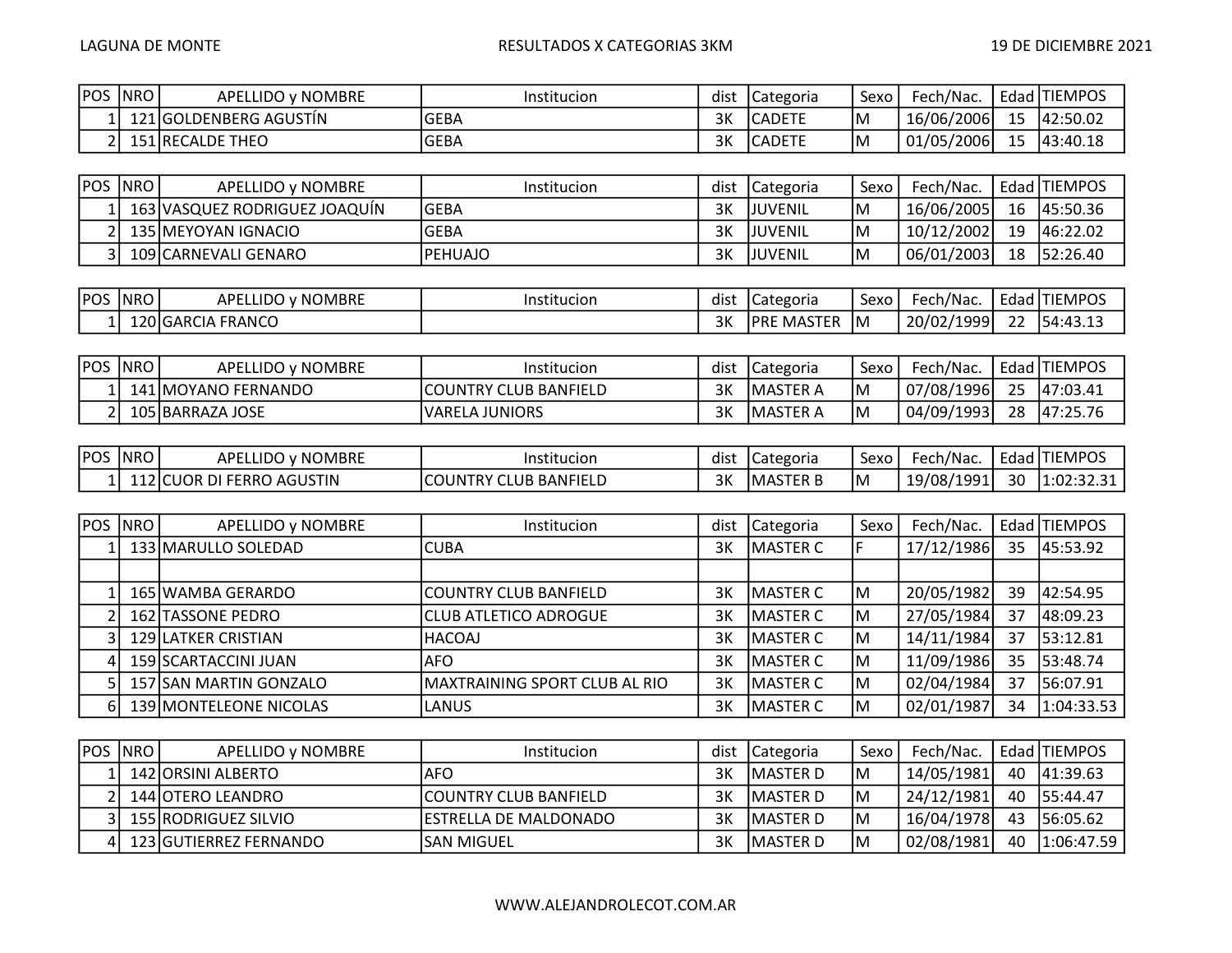| <b>POS</b> | NRO | APELLIDO y NOMBRE         | Institucion                  | dist | Categoria | Sexo | Fech/Nac.  |    | Edad TIEMPOS |
|------------|-----|---------------------------|------------------------------|------|-----------|------|------------|----|--------------|
|            |     | 103 ALLENDE MARCELA       | LC TEAM                      | ЗΚ   | MASTER E  |      | 26/03/1974 | 47 | 58:15.74     |
|            |     | 125 HERRERA VERONICA      | <b>COUNTRY CLUB BANFIELD</b> | 3K   | lmaster e |      | 03/08/1974 | 47 | 1:05:30.00   |
|            |     |                           |                              |      |           |      |            |    |              |
|            |     | 147 PETRE ALEJANDRO       | DEPORTES MONTE               | 3K   | lMASTER E | ΙM   | 12/10/1976 | 45 | 53:35.91     |
|            |     | 143 ORSINI ANDRES         | IAFO.                        | 3K   | lMASTER E | ΙM   | 26/10/1976 | 45 | 54:21.87     |
|            |     | 111 CORONEL MARIANO       | HACOAJ                       | ЗΚ   | lMASTER E | M    | 11/03/1976 | 45 | 56:23.29     |
|            |     | 156 ROLDAN BULNES FACUNDO | <b>CUBA</b>                  | ЗΚ   | lMASTER E | M    | 02/10/1972 | 49 | 1:04:34.95   |
|            |     | 145 PATTARO JUAN MARTIN   | <b>MONTE</b>                 | ЗΚ   | MASTER E  | ΙM   | 29/04/1975 | 46 | 1:14:20.09   |

| <b>POS</b>      | <b>NRO</b> | APELLIDO y NOMBRE         | Institucion         | dist | Categoria        | Sexo | Fech/Nac.  |    | Edad TIEMPOS |
|-----------------|------------|---------------------------|---------------------|------|------------------|------|------------|----|--------------|
|                 |            | 146 PERASSO MARIA SILVINA | RIVADAVIA NATACION  | 3K   | <b>MASTER F</b>  |      | 24/09/1968 | 53 | 58:05.63     |
|                 |            | 153 RINDLISBACHER MYRIAM  | <b>GEBA</b>         | 3K   | MASTER F         |      | 28/01/1971 | 50 | 1:00:40.17   |
|                 |            | 154 ROCHWARGER CYNTHIA    | <b>CHACARITA</b>    | 3K   | <b>IMASTER F</b> |      | 31/05/1968 | 53 | 1:06:46.05   |
| 41              |            | 110 CORDANO PAULA         | LC Team             | 3K   | <b>IMASTER F</b> |      | 10/07/1971 | 50 | 1:13:53.75   |
|                 |            |                           |                     |      |                  |      |            |    |              |
|                 |            | 107 BOCHOEYER ANDRES      | LC TEAM             | 3K   | <b>MASTER F</b>  | lм   | 19/05/1971 | 50 | 43:24.05     |
|                 |            | 104 BAEZ JAVIER           | <b>HACOAJ</b>       | 3K   | <b>IMASTER F</b> | lм   | 20/12/1967 | 54 | 57:40.06     |
|                 |            | 167 ZOMMER OMAR           | <b>GRUPO FAJIAN</b> | 3K   | MASTER F         | lм   | 23/04/1970 | 51 | 1:04:32.60   |
| $\vert 4 \vert$ |            | 119 GAGIOTTI GUILLERMO    | RIVADAVIA NATACION  | 3K   | MASTER F         | lм   | 26/06/1971 | 50 | 1:05:45.67   |
|                 |            | 158 SANDOVAL GASTON       | RIVADAVIA NATACION  | 3K   | MASTER F         | lм   | 15/11/1971 | 50 | 1:06:20.11   |

| <b>POS NRO</b> | APELLIDO y NOMBRE     | <b>Institucion</b>           | dist | Categoria        | Sexo | Fech/Nac.  |    | Edad TIEMPOS |
|----------------|-----------------------|------------------------------|------|------------------|------|------------|----|--------------|
|                | 102 ALCON ANALIA      | <b>HACOAJ</b>                | 3K   | <b>IMASTER G</b> |      | 14/06/1963 | 58 | 57:40.98     |
|                | 149 PONCE ELBA        | N.A.ATENS.TRIA.HAEDO         | 3K   | <b>IMASTER G</b> |      | 21/10/1965 | 56 | 59:18.85     |
|                | 160 SIRONI GABRIELA   | <b>COUNTRY CLUB BANFIELD</b> | 3K   | <b>IMASTER G</b> |      | 27/01/1962 | 59 | 1:21:24.45   |
|                |                       |                              |      |                  |      |            |    |              |
|                | 113 DI NALLO PAULO    | <b>LIBERTADOR</b>            | ЗΚ   | <b>IMASTER G</b> | lм   | 28/06/1964 | 57 | 44:20.99     |
|                | 101 ALBANESE FERNANDO | <b>CUBA</b>                  | 3K   | <b>IMASTER G</b> | lΜ   | 22/05/1963 | 58 | 48:54.99     |
|                | 130 LEVIN ALEJANDRO   | HACOAJ                       | ЗΚ   | <b>IMASTER G</b> | lм   | 25/08/1964 | 57 | 1:17:59.14   |